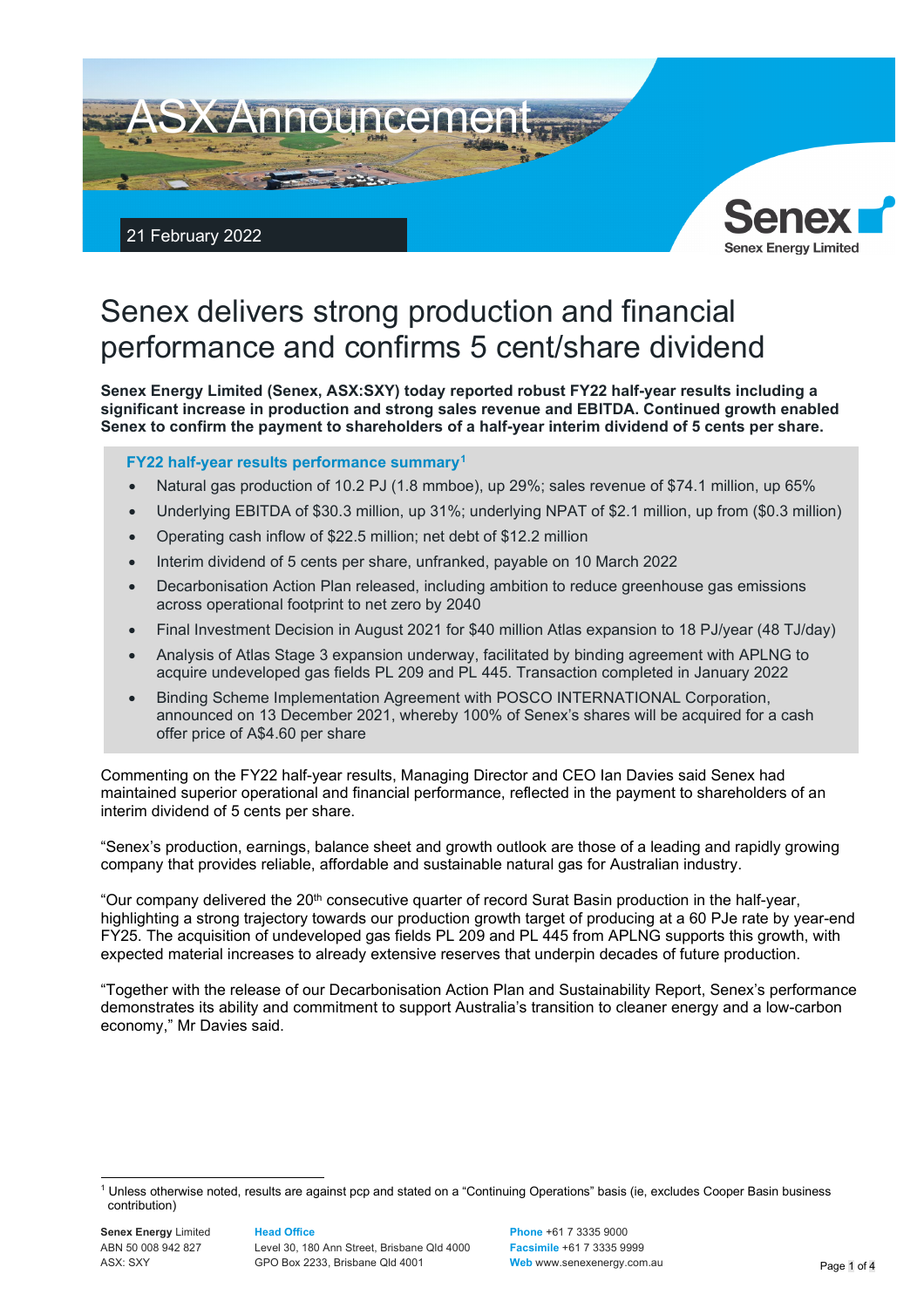# **Dividend**

The Senex Board has determined to pay Senex shareholders an ordinary dividend of \$0.05 per share (unfranked) (**Interim Dividend**). The Interim Dividend will be paid on 10 March 2022, with a record date of 1 March 2022. Further details are provided in the ASX Appendix 3A.1 (notification of dividend). The Dividend Reinvestment Plan has been suspended for this Interim Dividend due to the scheme of arrangement announced on 13 December 2021.

# **Scheme of Arrangement**

Senex announced on 13 December 2021 that it had entered into a binding Scheme Implementation Agreement (SIA) with POSCO INTERNATIONAL Corporation (PIC), whereby 100% of Senex's shares will be acquired for a cash offer price of A\$4.60 per share (**Scheme**). PIC have advised that the share acquisition entity will be K-A Energy 1 Pty Ltd (a company owned by PIC and Hancock Energy Corporation Pty Ltd).

The Scheme is conditional upon Senex shareholder approval, Court approval and certain other conditions outlined in Section 3.1 of the SIA. The Scheme was also conditional on completion of the acquisition of natural gas fields PL 209 and PL 445, which was announced on 17 January 2022; Korean foreign exchange approval, which was announced on 3 February 2022; and Foreign Investment Review Board (FIRB) approval, which was announced on 18 February 2022.

On 7 February 2022 the Federal Court of Australia made the following orders in relation to the Scheme:

- that Senex convene and hold a meeting of Senex shareholders to consider and vote on the Scheme (**Scheme Meeting**); and
- approving the distribution of an explanatory statement providing information about the Scheme and the notice of Scheme Meeting (**Scheme Booklet**) to Senex shareholders.

The Scheme Meeting will be held on 15 March 2022 and, if approved, the Scheme is expected to complete on 1 April 2022. The Scheme Booklet, containing information in relation to the transaction, the reasons for the Senex Board of Directors' recommendation, an Independent Expert's Report and details of the Scheme, was released to the ASX on 7 February 2022. Senex has appointed Lonergan Edwards & Associates as the Independent Expert.

The Senex Board unanimously recommends that shareholders vote in favour of the Scheme, in the absence of a Superior Proposal and the Independent Expert concluding (and continuing to conclude) that the Scheme is fair and reasonable and therefore in the best interests of shareholders. Senex Directors intend to vote all shares they hold or control in favour of the Scheme, subject to these same conditions. The Senex Board has confirmed with the Independent Expert that the half-year results do not change the Independent Expert's conclusion.

#### **Review of financial outcomes**

- The Group's gas sales revenue was \$74.1 million, an increase of 65% from H1 FY21. The increase in revenue is due primarily to:
	- $\circ$  a 32% increase in sales volumes as Atlas has ramped up since H1 FY21; and
	- $\circ$  a 25% increase in average realised pricing to \$7.6/GJ (H1 FY21: \$6.1/GJ) due largely to oil-linked pricing.
- Underlying EBITDA increased 31% on H1 FY21 to \$30.3 million, driven by increased sales revenue. The impact of higher sales on EBITDA was partially offset by factors including:
	- o an \$11.6 million reduction in hedging revenue (H1 FY22: loss of \$6.4 million, H1 FY21: \$5.2 million),
	- $\circ$  increased royalty payments due to the realised pricing at oil-linked Roma North and changes in the royalty regime (H1 FY22: \$6.7 million, H1 FY21: \$3.2 million); and
	- $\circ$  increased corporate costs due in part to the decarbonisation action plan and digital initiatives.

**Senex Energy** Limited ABN 50 008 942 827 ASX: SXY

#### **Head Office**

Level 30, 180 Ann Street, Brisbane Qld 4000 GPO Box 2233, Brisbane Qld 4001

**Phone** +61 7 3335 9000 **Facsimile** +61 7 3335 9999 **Web** ww[w.senexenergy.com.au](http://www.senexenergy.com.au/) **Page 2 of 4**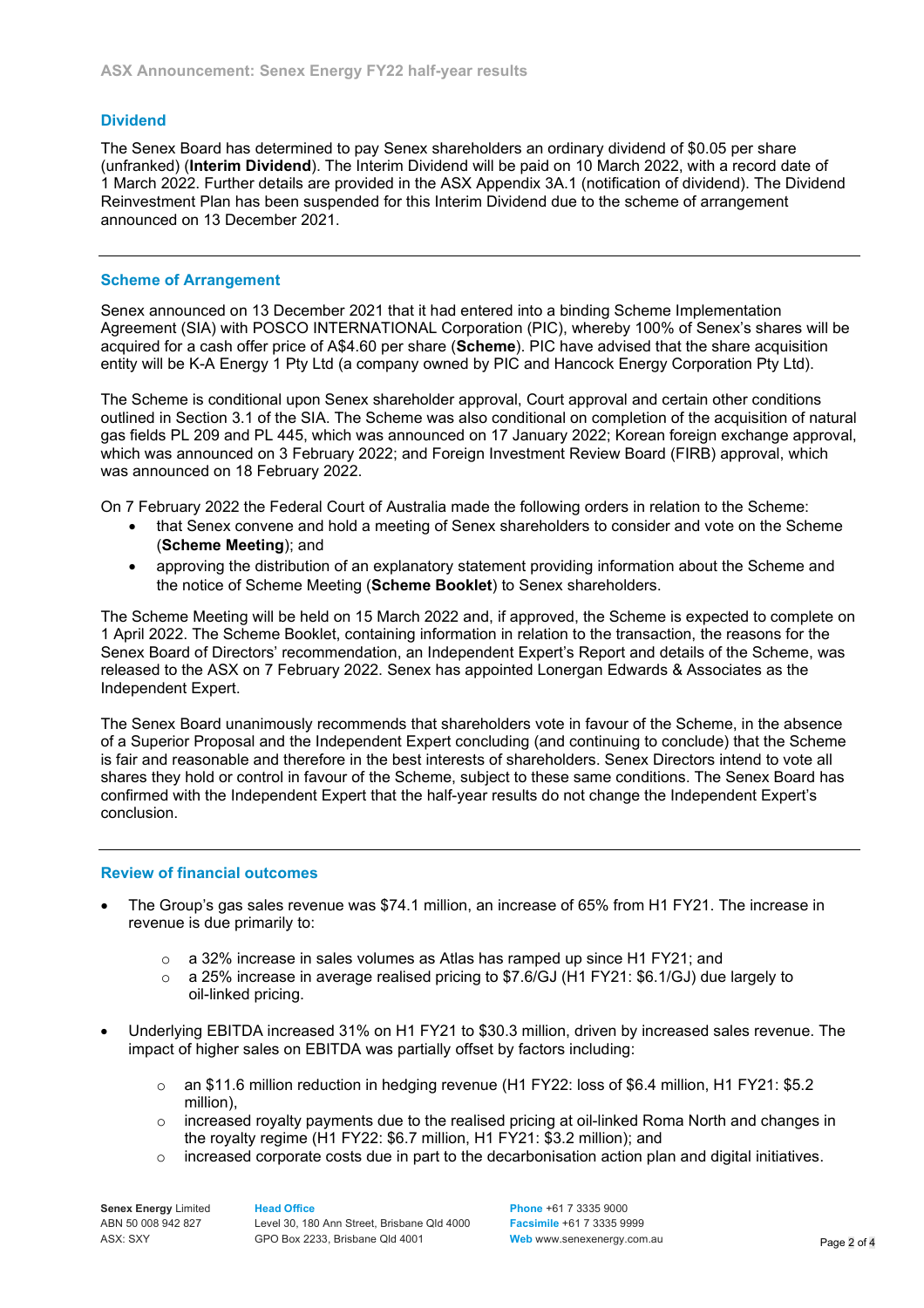- The Group's net profit before tax was \$0.6 million compared with a loss of \$0.9 million in H1 FY21.
- Underlying net profit after tax from continuing operations of \$2.1 million (H1 FY21: loss of \$0.3 million) after removing transaction costs associated with the Scheme.
- Operating cashflow of \$22.5 million, in line with H1 FY21 but up 58% on a continuing operations basis.
- Underlying free cashflow was up 60% to \$10.7 million on a continuing operations basis, with second half free cashflow expected to ramp up significantly to guidance. H1 FY22 free cashflow was impacted in part by annual payments that occurred in the first half including insurance and certain IT costs, as well as gas purchase payments relating to FY21 that were paid post year-end.
- At 31 December 2021, the Group held cash reserves of \$62.8 million and had drawn debt of \$75.0 million, resulting in a net debt position of \$12.2 million.
- The Group has undrawn debt of \$50.0 million available for use as required.

#### **FY22 guidance**

FY22 guidance[2](#page-2-0) was recently reiterated, with the exception of higher capital expenditure, in the December 2021 Quarterly Report announcement on 21 January 2022.

As previously announced the increase in capital expenditure guidance is due to:

- the acceleration of drilling development activity previously planned for FY23 but brought forward to late FY22; and
- the commitment to certain long-lead items able to be utilised in a Senex-designed compression facility suitable for either Roma North Stage 2 or Atlas Stage 3.

| <b>Item</b>               | <b>FY22 original guidance</b> | <b>Updated guidance (21)</b><br>January 2021) |
|---------------------------|-------------------------------|-----------------------------------------------|
| Production                | 21-23 PJ (3.6-4.0 mmboe)      | No change                                     |
| Sales (Senex own product) | 19-21 PJ (3.3-3.6 mmboe)      | No change                                     |
| EBITDA (underlying)       | \$75-\$85 million             | No change                                     |
| Capex                     | \$70-\$80 million             | \$120-\$140 million                           |
| Free cashflow (FCF)       | \$50-\$60 million             | No change                                     |
|                           |                               |                                               |

#### **Senex natural gas portfolio and organic growth plans**

Senex has a stated target to grow the company's annual production rate to more than 60 PJe by the end of FY25.[3](#page-2-1) The growth is to be achieved primarily through development of Senex's extensive natural gas reserves position in the Surat Basin and its proven hub-and-spoke infrastructure operating model. Senex currently holds 767 PJ of 2P reserves and 1,016 PJ of 3P reserves across its Surat Basin natural gas acreage, prior to the acquisition of PL 209 and PL 445.

**Head Office**

**Senex Energy** Limited ABN 50 008 942 827 ASX: SXY

Level 30, 180 Ann Street, Brisbane Qld 4000 GPO Box 2233, Brisbane Qld 4001

**Phone** +61 7 3335 9000 **Facsimile** +61 7 3335 9999 **Web** ww[w.senexenergy.com.au](http://www.senexenergy.com.au/) **Page 3 of 4** 

<span id="page-2-0"></span><sup>2</sup> FY22 guidance as detailed in ASX announcement dated 19 August 2021.

<span id="page-2-1"></span><sup>&</sup>lt;sup>3</sup> Final investment decisions not yet taken and subject to internal approvals and regulatory approvals.